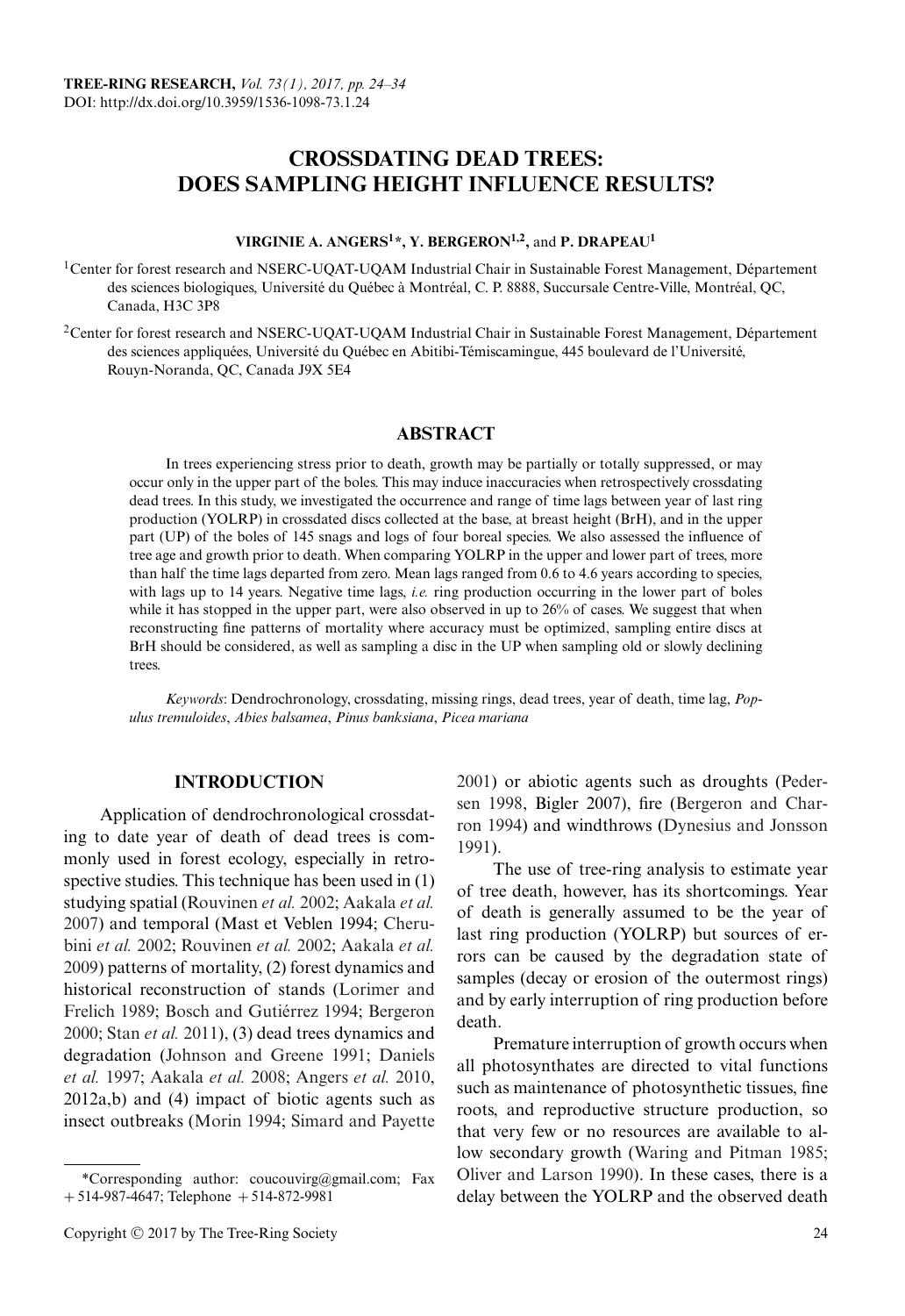## of trees, *i.e.* when trees lack green foliage. This delay can only be quantified by contrasting direct field observations and dendrochronological crossdating [\(Mast and Veblen 1994;](#page-9-0) [Cherubini](#page-9-0) *et al.* 2002; [Jones](#page-9-0) [and Daniels 2012\)](#page-9-0).

Growth can also be interrupted locally and induce anomalies in ring formation. This partial cambial mortality can translate into incomplete production of rings around the whole circumference of a tree at a given height [\(Amoroso and Daniels](#page-8-0) [2010;](#page-8-0) Stan *[et al.](#page-9-0)* 2011; [Jones and Daniels 2012;](#page-9-0) [Bigler and Rigling 2013\)](#page-8-0). Because cambial activity is initiated by growth hormones in apical zones, growth can also vary along the stem, with rings produced only in the higher portion of the tree while no growth trace is left in the lowermost part [\(Bormann 1965;](#page-8-0) [Kolishchuk 1990;](#page-9-0) [Novak](#page-9-0) *et al.* [2011\)](#page-9-0). Growth anomalies are particularly observed in stressed trees that are suppressed, wounded, declining, slowly growing, or very old [\(Bormann 1965;](#page-8-0) [Johnson and Greene 1991;](#page-9-0) [Lorimer](#page-9-0) *et al.* 1999; [Amoroso and Daniels 2010;](#page-8-0) Stan *et al.* [2011;](#page-9-0) [Jones](#page-9-0) [and Daniels 2012\)](#page-9-0), experiencing climatic stress such as drought [\(Kozlowski and Pallardy 1997;](#page-9-0) [Bigler](#page-8-0) *et al.* [2007;](#page-8-0) [Novak](#page-9-0) *et al.* 2011) or biotic disturbances such as pathogens [\(Cherubini](#page-9-0) *et al.* 2002) or defoliation [\(Morin 1994;](#page-9-0) [Simard and Payette 2001\)](#page-9-0).

In order to mitigate these limitations and to prevent underestimation of year of death, many authors have stressed the importance of collecting multiple increment cores at a given height or even a complete disc when crossdating dead trees [\(Amoroso and Daniels 2010;](#page-8-0) [Jones and Daniels](#page-9-0) [2012;](#page-9-0) [Bigler and Rigling 2013\)](#page-8-0). However, the effect of the height at which samples are collected has received much less attention.

The overall objective of this study was to assess whether there is a time lag between the YOLRP in the lower and the upper part of dead trees in four of the main boreal species in eastern North America: trembling aspen (*Populus tremuloides* Michx.), balsam fir (*Abies balsamea* [L.] Mill.), jack pine (*Pinus banksiana* Lamb.) and black spruce (*Picea mariana* [Mill.] BSP). If present, the secondary objectives were to document the occurrence and the range of these lags while assessing if tree age at time of death and growth pattern exhibited in dying trees influenced the magnitude of the observed time lag.

## **METHODS**

## **Study Area**

The study was conducted in northwestern Quebec, at the transition between the mixedwood and coniferous boreal forest. Two distinct areas were sampled. For balsam fir, trembling aspen and jack pine, sampling was conducted in the Lake Duparquet Research and Teaching Forest (LDRTF), located 45 km northwest of Rouyn-Noranda (48°26′–48°29′N, 79°26′–79°18′W). The area is located in the Rouyn-Noranda ecological region, within the balsam fir-white birch (*Betula papyrifera* Marsh.) bioclimatic domain [\(Ro](#page-9-0)[bitaille and Saucier 1998\)](#page-9-0), where associations of balsam fir, black spruce, white spruce, paper birch and trembling aspen dominate. Disturbance history includes recurrent fires [\(Dansereau and Berg](#page-9-0)[eron 1993\)](#page-9-0), with spruce budworm (*Choristoneura fumiferana* (Clem.)) outbreaks when fire cycle is long enough for host conifers to dominate the landscape [\(Morin](#page-9-0) *et al.* 1993).

For black spruce, sampling was conducted in the coniferous boreal forest, 120 km further north (49◦25 –49◦50 N, 79◦18 –78◦41 W), in the Lake Matagami Lowland ecological region, within the black spruce–feathermoss (*Pleurozium schreberi* (Brid.) Mitt.) bioclimatic domain [\(Robitaille and](#page-9-0) [Saucier 1998\)](#page-9-0). Disturbance regime is characterised by large stand-replacing fires [\(Bergeron](#page-8-0) *et al.* 2004) with return intervals long enough for successional paludification processes to take place, organic deposits to build up and low productive, open forests to develop [\(Simard](#page-9-0) *et al.* 2007).

All stands were mature to late-successional. Stand age, past disturbance history and stand dynamics indicate that mortality causes were different among species (see [Angers](#page-8-0) *et al.* (2010) for details). In balsam fir, mortality was caused by the 1970– 1987 spruce budworm outbreak [\(Morin](#page-9-0) *et al.* 1993). In jack pine, most snags were recruited via competition and self-thinning mortality. Trembling aspen mortality was also related to self-thinning, but senescence and defoliation by the forest tent caterpillar (*Malacosoma disstria* Hbn.) possibly also played a role. Most black spruce deaths were presumably caused by senescence, although the last spruce budworm outbreak may have triggered some deaths [\(St-Denis](#page-9-0) *et al.* 2010).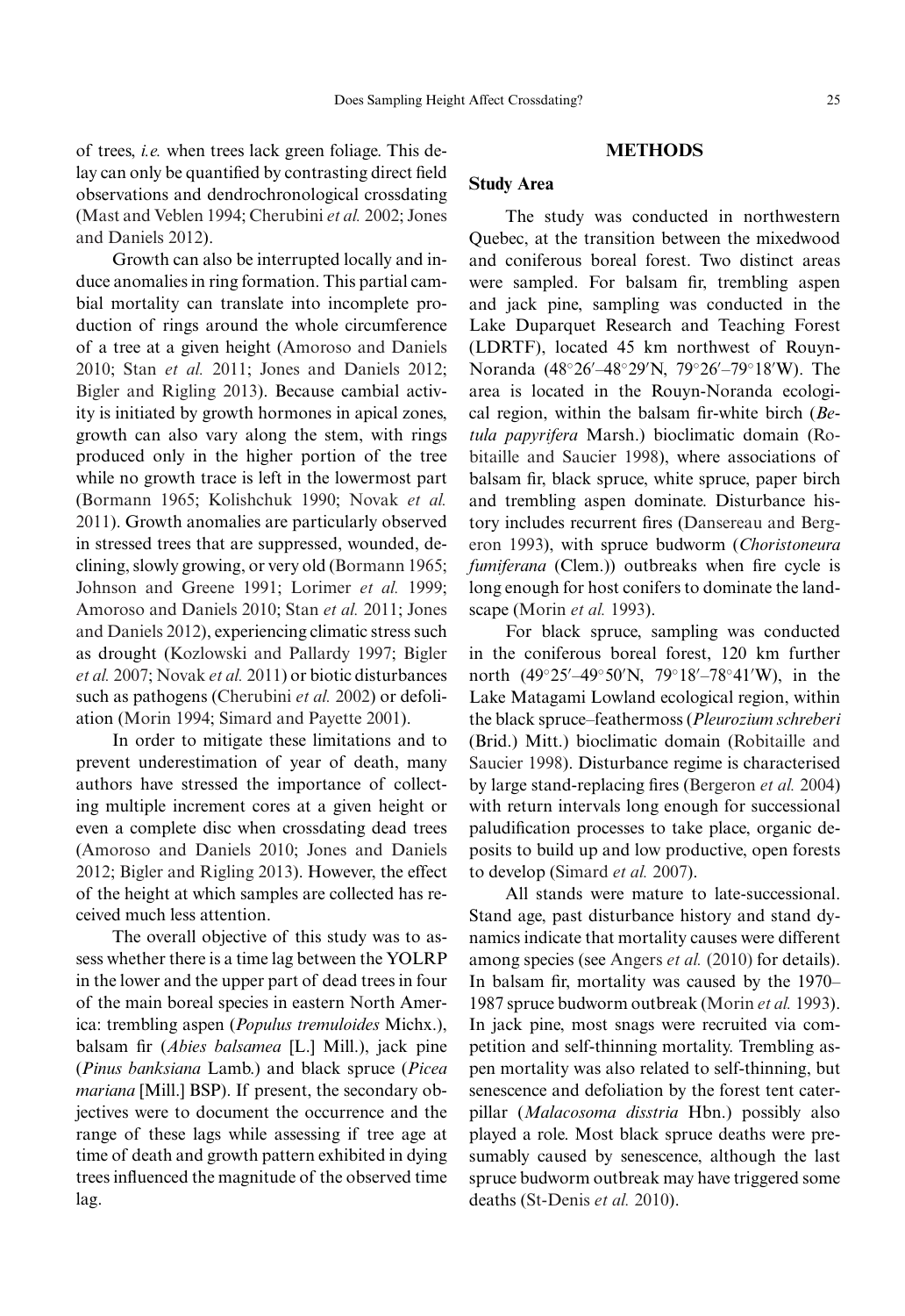## **Data Collection**

Data collection was carried out during summers of 2004 and 2005 as part of a larger study on snag dynamics. Seventeen stands were selected based on species composition, soil type, drainage and age. Site selection was further constrained by accessibility and by absence of or very few harvesting activities based on historical reconstructions [\(Bescond 2002;](#page-8-0) [Lecomte](#page-9-0) *et al.* 2006). In LDRTF, sites were mesic, slope was null to moderate (maximum 12%) and soils composed of glaciolacustrine clay. Black spruce sites were subhydric, characterised by a flat topography and soils composed of glaciolacustrine clay overlain by a thick (20–60 cm) organic layer.

In each stand, a 20 m  $\times$  20 m plot was established randomly, at least 50 m from any edge (road, cut, different stand). All snags (trees without green foliage with diameter at breast height  $(DBH) \geq 5$  cm) were characterized, as well as all logs from which the stump was identified within the plot (DBH  $\geq$  5 cm). Additional snags were sampled in the surroundings of the plots to increase sample size in some specific decay classes for a previous study (see [Angers](#page-8-0) *et al.* 2012a,b). All dead trees from which we could collect upper and lower discs on the same continuous bole were considered for this study. Fragmented dead trees were discarded in order to avoid collecting discs on corresponding snapped tops on the ground that might have fallen before tree death.

Snags were felled and discs were taken from all dead trees that were sound enough to suggest potential use for dendrochronology analyses. Fragile samples were taped with thread-enforced tape and cut using a fine-toothed bow saw to hinder fragmentation. To optimise chances of successful crossdating, three discs were taken from each bole when possible: at base height (30 cm), breast height (1.3 m) and in the upper part of the tree, usually in the middle part of the crown.

#### **Tree-Ring Analysis**

All discs were dried and sanded with successively finer sanding paper until tree rings were clearly visible. When necessary, hot glue was used to consolidate fragmented samples prior to sanding. Samples were first examined to detect partial

cambial mortality and to ensure that the two radii to be measured would capture the last ring formed. Ring width was measured for each disc along two radii (one when decay impeded ring visibility elsewhere on the disc) using a Velmex micrometer (precision of 0.001 mm, Velmex incorporated, Bloomfield, New York, USA). When partial cambial mortality occurred, we still measured the second radii, even if incomplete towards most recent years, to validate crossdating.

Each individual ring width series generated by all discs was crossdated against master series built for balsam fir, jack pine and trembling aspen from nearby living trees in LDRTF [\(Angers](#page-8-0) *[et al.](#page-8-0)* 2010) and from a master chronology built for black spruce by [Simard](#page-9-0) *et al.* (2007). Crossdating was performed using marker years of the premortality period, and with COFECHA [\(Holmes](#page-9-0) [1983\)](#page-9-0) and TSAP [\(Rinn 1996\)](#page-9-0) programs, the latter being used for visually comparing the pattern generated by each series and the average of the master series. This crossdating procedure established the YOLRP.

#### **Data Selection and Analysis**

Of the 363 dead trees detected in the field, only 145 were retained for this study. The 218 other dead trees were rejected for one or another of the following reasons: (1) to make sure that the time lags reported in this study were solely caused by real interruptions of cambial activity; we only retained discs for which we were confident that we captured the last ring produced (no decay or eroded wood), (2) discs sampled in the upper part of dead trees sometimes contained too few rings for reliable crossdating and were discarded, and (3) we only retained trees for which we had reliable crossdating discs sampled both in the upper and lower (stump and/or breast height) parts. The final sample consisted of 34 dead trembling aspens, 46 dead balsam firs, 26 dead jack pines and 39 dead black spruces. In 43% of the dead trees, we could only retain 2 discs (one in the upper bole and another one at either the base or breast height).

For each stem, the time lag was calculated as the difference between YOLRP in the upper (UP) and lower parts of trees (base height, BaH; breast height, BrH). This also allowed assessing if, as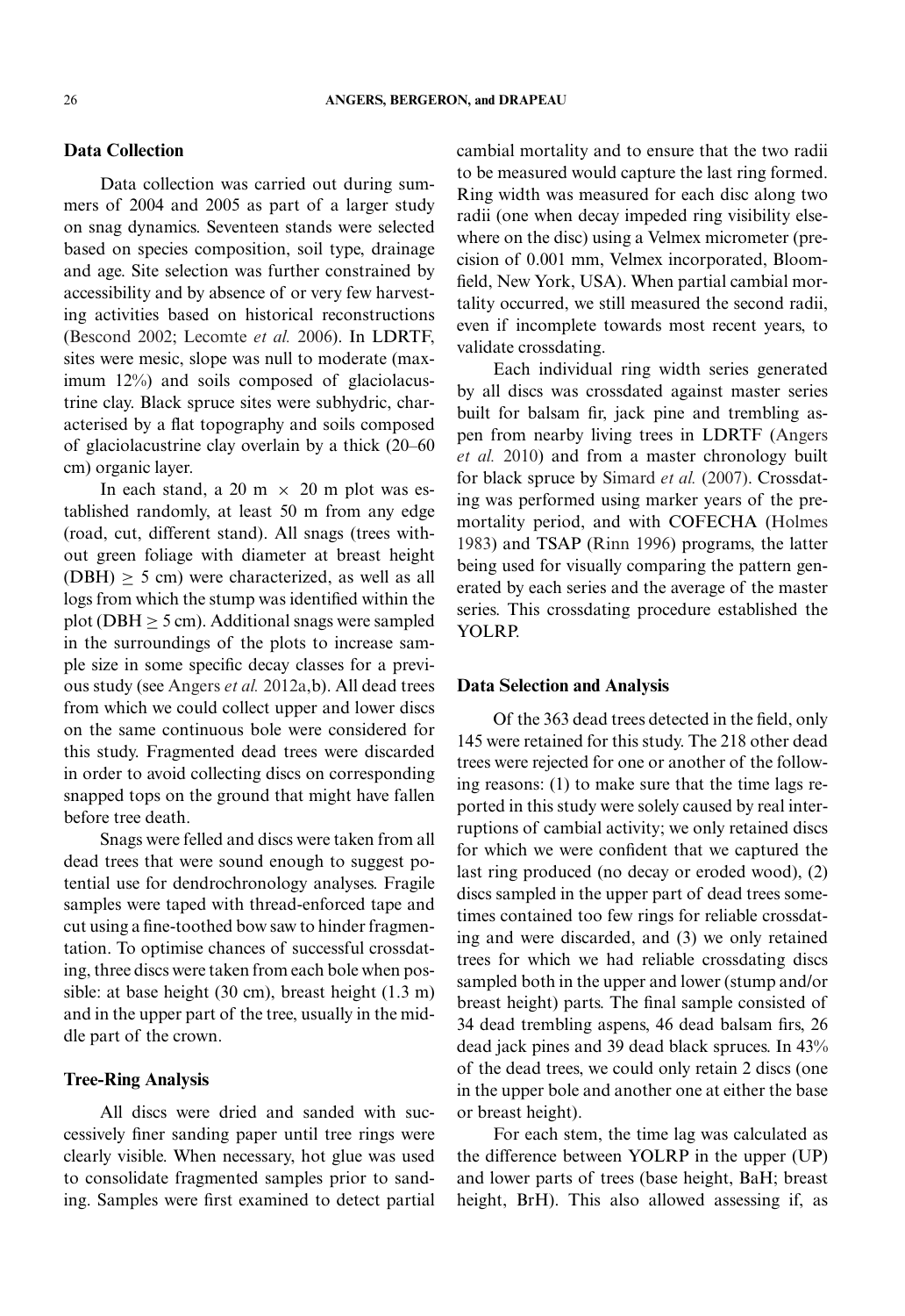<span id="page-3-0"></span>expected, missing rings prior to death were more frequent in the lower part than in the upper part of dead trees and, by extension, if these missing rings are more frequent at the base of trees than at breast height, *i.e.* if a 1 m difference in sample collection location indeed had an influence on results.

To assess if growth pattern of dying trees leads to time lags in YOLRP, we used an indicator of decline, hereafter referred as G10 slope. Simple linear regressions were applied to mean growth (ring increment of one or two radii measured per discs) of the 10 last rings produced in all discs sampled in the upper part of trees. These slopes were used to assess the way trees died: the larger the value of G10 slope, the more sudden the decline in growth preceding death.

Tree age has been shown to influence lag time [\(Bigler and Rigling 2013\)](#page-8-0). For each tree, age was measured as the maximal number of rings from discs taken at the base of trees. When stumps were hollow, we estimated the number of missing rings based on averages obtained from discs taken at the base of trees of the same species where all rings were visible.

Mean comparisons were performed using oneway analysis of variance (ANOVA) and Tukey's HSD *post hoc* tests with log-transformation when needed to meet the assumptions of homoscedasticity and normality. However, variance was often intrinsically heterogeneous between species, and transformations could not satisfy basic assumptions. We therefore used non-parametric Kruskal-Wallis tests in these cases.

To assess the influence of G10 slope and age on magnitude of lag time between UP-BaH and UP-BrH, we first ensured that these two variables were not correlated using the Pearson's correlation coefficient. Correlations between age and growth preceding death when species were considered individually were very weak (all Pearson's  $r < 0.13$ ). We thus conducted multiple linear regressions. We expected that the growth pattern in the last years of ring production and, by inference, causes of mortality, might influence the response in time lags observed, with individuals experiencing a sudden decline in growth presenting no or short time lags and trees experiencing slower decline presenting longer time lags. Based on results from [Bigler and Rigling](#page-8-0) [\(2013\),](#page-8-0) we also expected older trees to exhibit longer



**Figure 1.** Time lag between year of last ring production (YOLRP) in the (a) upper part and at base height (UP-BaH) and (b) upper part and at breast height (UP-BrH) of dead trees in four boreal species.

time lags. All statistical analyses were performed using JMP 4.0.2 (SAS Institute, 2002).

In some dead trees, negative time lags were observed, indicating that growth was still occurring in the lower part of the trees while it had ceased in the upper part. Mechanisms underlying this phenomenon are different than for positive time lags and will be addressed separately. We thus computed statistics for positive time lags independently of negative time lags.

#### **RESULTS**

## **Occurrence and Range of Positive Time Lags**

When considering null and positive time lags for all species, for UP-BaH as well as UP-BrH, more than half the time lags departed from zero (Figure 1), which indicated that discrepancies between YOLRP in the upper and lower part of the stem were common in our study area. Almost all species also showed longer and more variable mean time lags as well as a wider range of time lags between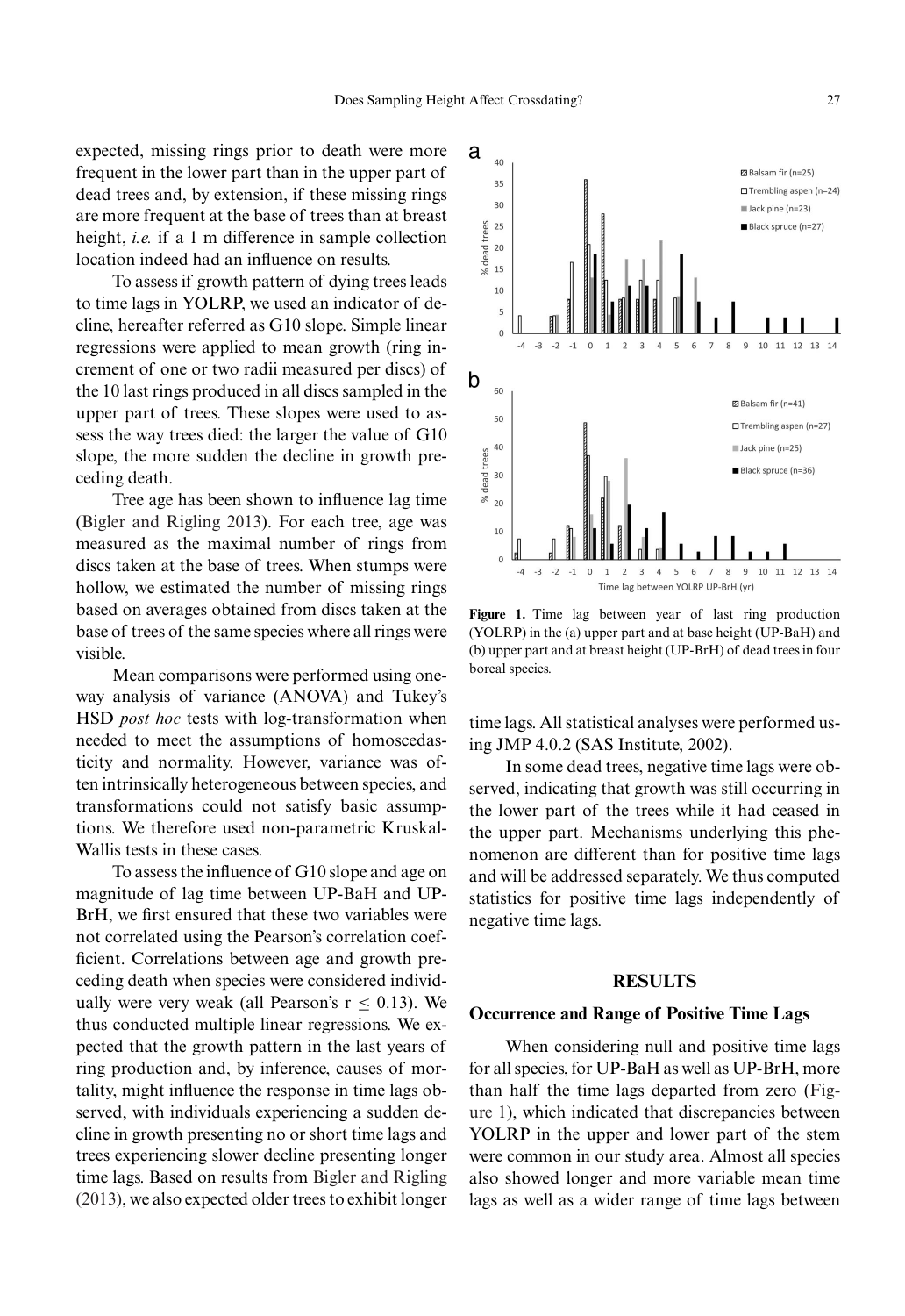| <b>Species</b>  | $UP-BaH (vr)$ |                 |          | $UP-BrH (vr)$ |                 |          |
|-----------------|---------------|-----------------|----------|---------------|-----------------|----------|
|                 | n             | Mean $\pm$ SD   | Range    | n             | Mean $\pm$ SD   | Range    |
| Balsam fir      | 22            | $1.1 + 1.3aA^s$ | $0 - 4$  | 34            | $0.6 + 0.7bA^8$ | $0 - 2$  |
| Trembling aspen | 18            | $2.1 + 1.8aA$   | $0 - 5$  | 20            | $0.8 + 1.1bA$   | $0 - 4$  |
| Jack pine       | 22            | $3.1 + 1.9aAB$  | $0 - 6$  | 23            | $1.5 + 1.0bA$   | $0 - 4$  |
| Black spruce    | 27            | $4.6 + 4.0aB$   | $0 - 14$ | 36            | $4.3 \pm 3.2aB$ | $0 - 11$ |

<span id="page-4-0"></span>**Table 1.** Time lag between year of last ring production in the upper and lower parts of dead trees (UP-BaH and UP-BrH) in four boreal species exhibiting null or positive time lags.

§ Different lower-case letters indicate significantly different values among time lags (UP-BaH and UP-BrH) for a given species whereas different upper-case letters indicate significantly different values among species for a given time lag. *p* < 0.05.

UP-BaH than UP-BrH (Table 1) except for black spruce that exhibited statistically similar time lags  $(p = 0.7269)$ . This indicates, as expected, that missing rings are usually more frequent at the base of trees than at breast height.

The distribution and range of null and positive time lags varied across species [\(Figure 1\)](#page-3-0), with mean UP-BaH time lags of 1.1 to 4.6 years and ranges extending from 4 to 14 years (Table 1). Despite an apparently more concentrated distribution on very short time lags in balsam fir (73% of UP-BaH lags and 85% of UP-BrH lags were 0 or 1 year) than trembling aspen or jack pine, mean time lags were statistically similar in the three species (Table 1). However, black spruce showed a different pattern, with time lags that were longer (mean time lag of more than 4 years for both UP-BaH and UP-BrH) and covered a wider range (UP-BaH time lags extended up to 14 years). Black spruce mean time lag values were significantly different from all other species except for jack pine UP-BaH.

Unexpectedly, up to 26% of lags were negative and were observed in all species but black spruce, mostly in trembling aspen [\(Figure 1\)](#page-3-0). Lags between YOLRP UP-BaH were mostly  $-1$  or  $-2$  years but reached −4 years in one trembling aspen individual.

## **Effects of Age and Growth Preceding Death**

Species sampled at LDRTF (balsam fir, trembling aspen, jack pine) showed similar mean age at death of 50–64 years whereas black spruce trees from old-growth forests died at a mean age of 172 years (Table 2). Mean G10 slope was more variable between species, from balsam fir exhibiting steep decline in growth preceding death  $(m = -87.7,$  Table 2) to black spruce showing the opposite trend with a very slow decline  $(m = -7.4)$  while trembling aspen and jack pine were in an intermediate position (*m* = −68.2 and −41.3, respectively).

Multiple linear regressions of the effects of age and growth preceding death on individual species showed that in jack pine and black spruce, neither age nor G10 slope influenced time lag magnitude [\(Figure 2;](#page-5-0)  $p = 0.2139$  and 0.3597, respectively). In balsam fir, time lags tended to be slightly longer when trees were older  $(p = 0.0173)$ . Trembling aspen was the only species to exhibit a significantly positive relation between G10 slope and YOLRP UP-BaH when considering the two individuals that experienced extremely abrupt declines ( $p = 0.0208$ ,  $p = 0.1057$  without these outliers).

This general absence of relationships in most species might, however, be related to the low

**Table 2.** Slope of growth in the 10 years preceding death (G10 slope) and age in four boreal species exhibiting null or positive time lags.

| <b>Species</b>  | G <sub>10</sub> slope |               |                    | Age $(yrs)$       |           |
|-----------------|-----------------------|---------------|--------------------|-------------------|-----------|
|                 | n                     | Mean $\pm$ SD | Range              | Mean $\pm$ SD     | Range     |
| Balsam fir      | 18                    | $-87.7a$      | 30.1 to $-196.1$   | $60.4 + 14.0a$    | $32 - 92$ |
| Trembling aspen | 17                    | $-68.2ab$     | $-4.0$ to $-308.0$ | $64.2 + 11.8a$    | $44 - 82$ |
| Jack pine       | 21                    | $-41.3bc$     | $-8.8$ to $-88.7$  | $50.4 + 11.4a$    | $35 - 73$ |
| Black spruce    | 25                    | $-7.4c$       | $-1.9$ to $-54.2$  | $171.5 \pm 31.4b$ | 125-247   |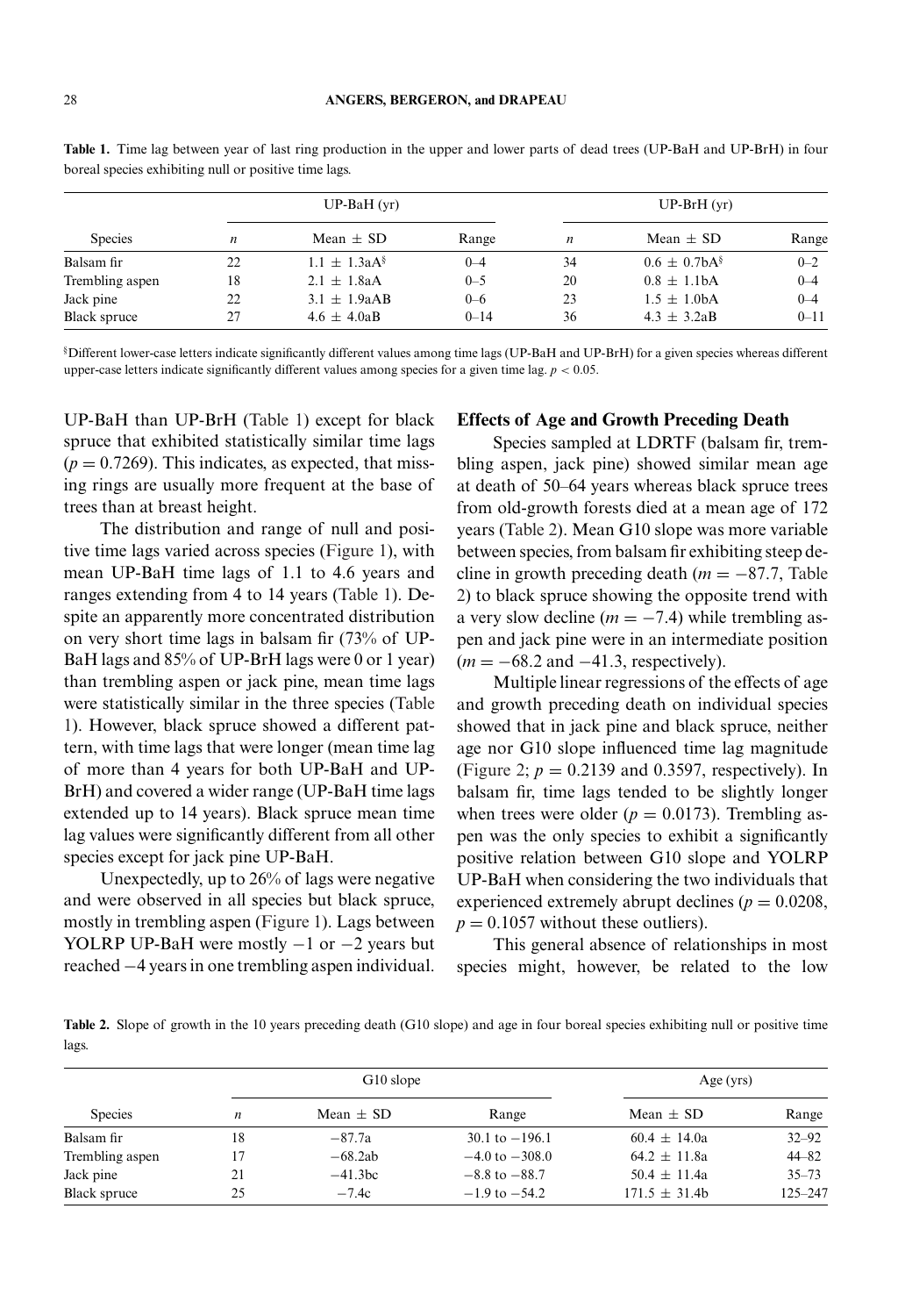<span id="page-5-0"></span>

**Figure 2.** Time lag between YOLRP UP-BaH (yr) in relation to (a) age at time of death and (b) slope of the 10 years of growth preceding death (G10 slope) in four boreal species exhibiting null or positive time lags.

variability in age and G10 slope of sampled trees within a given species (Figure 2, [Table 2\)](#page-4-0). In order to have a wider range of age and G10 slope and possibly detect some general trends, we plotted and analysed data from all species combined, even though we recognize that merging species may be challenging because many internal and external factors are not considered (Figure 2). When doing so, age and G10 slope showed a significant level of correlation (Pearson's  $r = 0.39$ ,  $p = 0.0004$ ). We thus considered the two factors separately. When considering all species together, a general pattern emerged in which larger time lags were observed in trees experiencing slower declines in growth (G10 slope near 0;  $p = 0.0046$ ) and in older trees at time of death ( $p = 0.0004$ ).

#### **DISCUSSION**

### **Occurrence and Range of Positive Time Lags**

In living trees, the frequency of discontinuous or missing rings have been shown to be highly negatively correlated to sample height in white pines (*Pinus strobus* L.) undergoing suppression [\(Bormann](#page-8-0) [1965\)](#page-8-0) and Aleppo pines (*P. halepensis* Mill.) living in a semiarid environment [\(Novak](#page-9-0) *et al.* 2011). However, [Novak](#page-9-0) et al. (2011) found no significant relation in stone pine (*P. pinea* L.).

In dead trees, very few studies have documented discrepancies between YOLRP at different heights because, most of the time, cores are collected at the same height. We only found two studies reporting this phenomenon, both conducted in the Swiss National Park on mountain pines (*Pinus mugo* Turra). [Cherubini](#page-9-0) *et al.* (2002) compared YOLRP of cores collected at 20 cm and 1 m and found positive lags in YOLRP ranging from 1 to 17 years between the two heights [\(Cherubini](#page-9-0) *et al.* [2002;](#page-9-0) Cherubini personal communication). [Bigler](#page-8-0) [and Rigling \(2013\)](#page-8-0) compared YOLRP of cores collected at the base (*ca*. 36 cm) and at *ca*. 80 cm. They also found great variability in the lags, with positive lags (*sensu* this study) up to 30 years between the two heights. Both studies observed positive and negative time lags and presented distributions skewed towards positive lags, as in this study, and reported that about 80% of trees exhibited different YOLRP between the two heights. In our study, we report differing YOLRP in 64–87% of trees according to species for much greater distances between the two samples (Up-BaH).

Large discrepancies at such a small distance reported by [Cherubini](#page-9-0) *et al.* (2002) and [Bigler and](#page-8-0) [Rigling \(2013\)](#page-8-0) are likely in part attributable to the fact that crossdating was performed on increment cores (one core per height in the case of Cherubini *et al.*; one at the base and two at *ca*. 80 cm in Bigler and Rigling), which limited the potential to capture incomplete growth rings because of partial cambial mortality of some parts of the boles. To our knowledge, by basing our results on relatively well-conserved and complete discs, our study is unique in that we overcame the crossdating shortcomings of partial cambial mortality related to core sampling and degradation of the outermost rings. This enabled us to have great confidence in the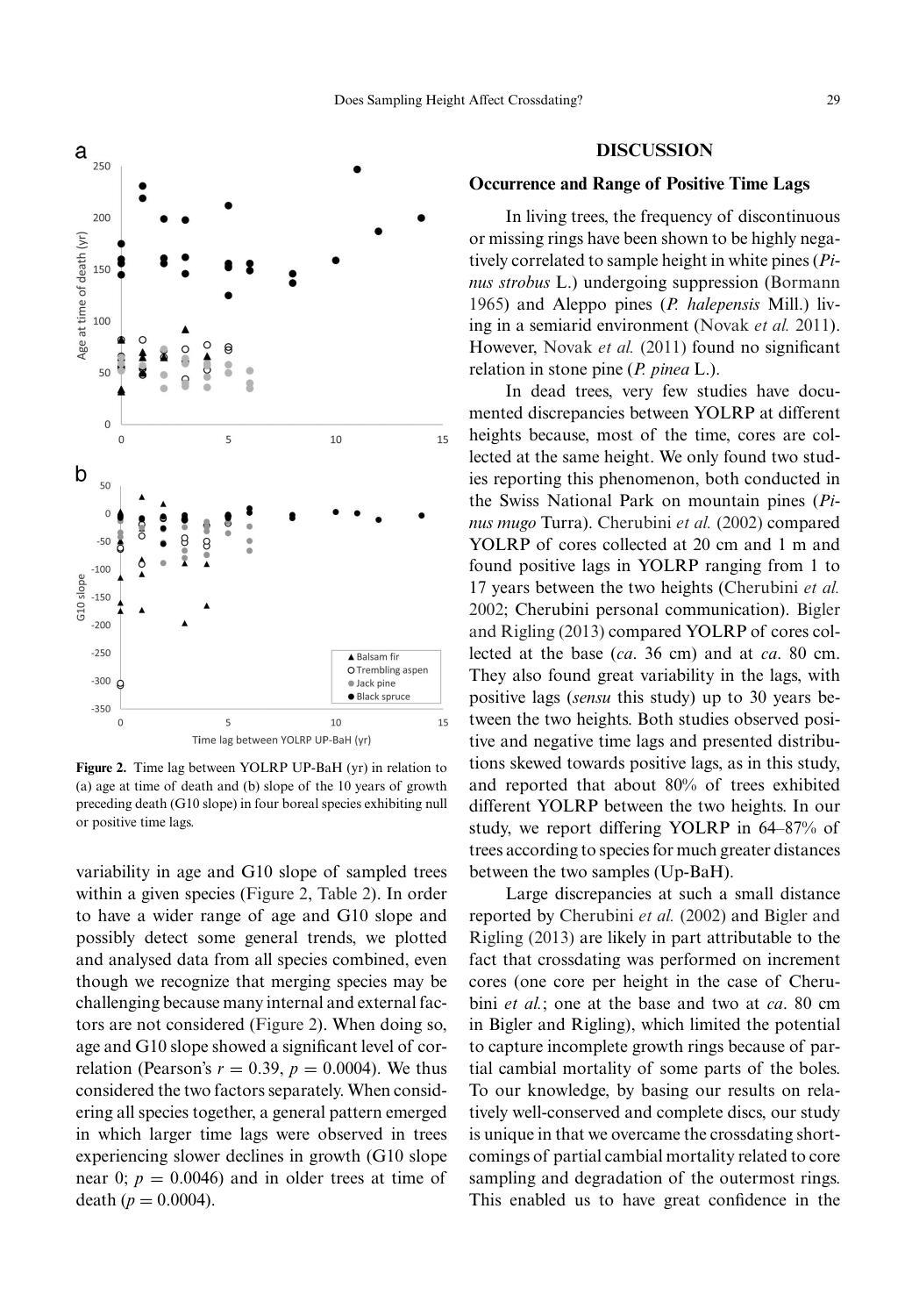representation of difference in YOLRP at different heights.

### **Effects of Age and Growth Preceding Death**

Of the four species studied, none had the same stand, stress, or disturbance history. Species-specific physiological response to disturbances or limitations in resources obviously played a role in the observed results. Our study design thus did not allow assessing and discriminating the relative influence of species from agents and events leading to death. However, interesting general trends were observed.

For most species considered individually, we found no relationship between YOLRP UP-BaH and age nor G10 slope. This result is likely attributable in part to the relative homogeneity in stand history and presumed causes of mortality affecting a given species that induce relatively little heterogeneity in age and growth decline among individuals.

For example, the vast majority of balsam fir experienced severe defoliation by the spruce budworm causing widespread mortality. Most balsam fir tree deaths were likely the result of this stress that triggered sudden declines in growth, translated into steep G10 slopes, and the narrowest range of time lags observed among species [\(Tables 1](#page-4-0) and [2\)](#page-4-0). The black spruce sample, on the contrary, showed very gentle and gradual G10 slope declines resulting in the longest time lags. In this species, growth is already very slow (increment less than 1 mm  $yr^{-1}$ ) because of the poor, paludified organic soils [\(Simard](#page-9-0) *et al.* 2007). The only species that seems to have experienced contrasting causes of death is the trembling aspen, with two individuals from two different sites exhibiting especially abrupt declines with no indication of particular causes of death.

Despite the aforementioned limitations of grouping species, combining all observations suggests that trees that are old or that experience gentle G10 slope do not necessarily experience long time lags. However, trees that do exhibit longer time lags are old and slowly declining individuals.

To conclude on the effects of age and growth preceding death on the magnitude of time lags, one should implement a sampling design for the study of a single tree species, which would be aimed at contrasting causes of mortality for different contexts. These contrasting causes should range from ephemeral and severe disturbances (such as severe defoliation or drought) to persistent over the longterm but less severe stresses (such as competition, self-thinning and senescence).

## **"Living Snags"**

We expected year of death to be in some cases underestimated when sampling the lower part of dead trees, but the opposite response was counterintuitive, *i.e.* negative time lags, indicating that secondary growth was going on in the lower part of the bole whereas it had stopped in the upper part. Negative time lags were likely caused by early crown death while trees had sufficient reserves to maintain growth in the lower bole. Although it is not well documented, [Bormann \(1966\)](#page-9-0) reported this phenomenon as early as 1966, referring to dead trees experiencing stump growth as "living snags".

In conifers experiencing severe defoliation, several authors reported a delayed growth response between the upper and lower parts of the stem, with a marked reduction of ring width in the upper part of the stem at the beginning of the outbreak, which was only noticeable later in the lower part of the stem (see [Krause](#page-9-0) *et al.* (2003, 2012) for a review). In mature balsam firs, Krause and Morin (2003) observed such delays ranging from zero to three years. They suggest that reserves stored in the roots and at the stem base might be sufficient to ensure growth for such a period in the lower part of the tree. However, they only studied trees that survived a spruce budworm outbreak. Our growth patterns in severely defoliated dead balsam fir suggest that it is possible that death occurred when growth had ceased in the upper part of the stem while the lower part survived for a short period of time supported by stored reserves, because these trees never recovered.

The mechanism is likely different in trembling aspen and jack pine. Indeed, these species are known to be interconnected to neighboring conspecifics via roots. Stumps of seemingly dead trees (absence of green foliage in the crown) can therefore be supplied with carbohydrates from living grafted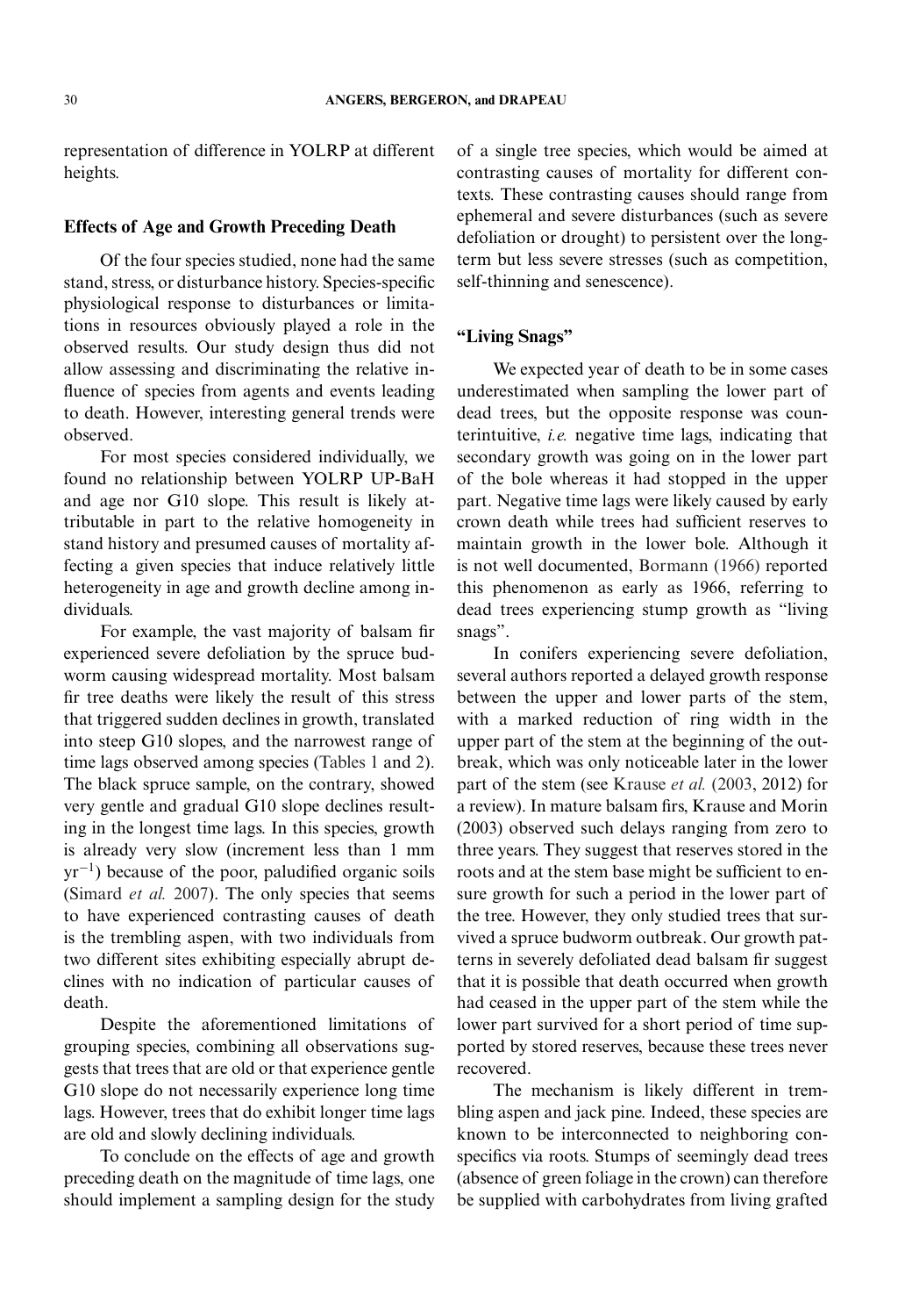trees. Most studies reporting "living stumps" of grafted trees were conducted following partial cutting or girdling for an array of coniferous species [\(Bormann 1961;](#page-8-0) [Lanner 1961;](#page-9-0) [Eis 1972;](#page-9-0) [Tarroux](#page-9-0) *et al.* [2010\)](#page-9-0), including jack pine. Secondary growth of living stumps was reported to last for several years [\(Tarroux](#page-9-0) *et al.* 2010), even up to decades [\(Lanner 1961;](#page-9-0) [Eis 1972\)](#page-9-0) and to occur up to 3 m in height [\(Lanner 1961;](#page-9-0) [Bormann 1966\)](#page-9-0), well beyond the usual height where cores are collected for crossdating purposes. In jack pine stands sampled in our study area, [Tarroux](#page-9-0) *et al.* (2010) found that grafted stumps lived on average 2 years after being cut, with some stumps still living after 9 years.

It can be hypothesised that because they are alive at time of harvest, cut trees are physiologically capable of secondary growth if supplied by their root system or through root grafts. However, in trees that died after experiencing deprivation of resources (self-thinning, defoliation, drought, etc.), one might expect that they would lose this ability. Yet, although less documented, [Bormann \(1966\)](#page-9-0) observed "living" white pine snags, *i.e.* snags that were still producing annual rings in the lower part of the bole many years after they were considered dead based on the absence of green foliage, thanks to root grafting.

In trembling aspen, trees are prone to experience crown dieback, where the upper part of the crown is seemingly dead while green foliage remains in the lower part until the tree dies entirely. This gradual top-to-bottom death might explain that 25% of dead aspens exhibited a negative UP-BaH time lag. To our knowledge, however, this has not been documented in the literature. [Desrochers and](#page-9-0) [Lieffers \(2001\)](#page-9-0) and [Jelínková](#page-9-0) *et al.* (2009) documented survival and growth in roots of dead stumps for many years, but did not report evidence of secondary growth at stump height. Trembling aspen has a clonal root system and is more prone to suckering than jack pine, so it is thus possible that resources of the living root system of dead trees are primarily allocated to living trees or new suckers, but the relatively frequent occurrence of negative time lags in our study suggest that stumps of snags might be supplied by their individual remaining resources or by intraclonal living ramets or grafted trees for some time.

#### **Implications for Sampling Dead Trees**

Using dendrochronological crossdating to retrospectively date the death of trees can be biased and lead to underestimation of the year of death as compared to field observations because physiological activity of the crown, observable by the presence of green foliage, can occur even if growth has ceased. The discrepancies between these two ways to evaluate year of death are highly variable. [Mast](#page-9-0) [and Veblen \(1994\)](#page-9-0) reported a 1–3 years difference in Engelmann spruce (*Picea engelmannii* Parry ex Engelm.) and subalpine fir (*Abies lasiocarpa* [Hook.] Nutt.) stands, [Jones and Daniels \(2012\)](#page-9-0) measured an average discrepancy of 3.3 years in white spruce (*Picea glauca* [Moench] Voss) and 10 years in lodgepole pine (*Pinus contorta* var. *latifolia* Engelm.), and [Bigler and Rigling \(2013\)](#page-8-0) and [Cherubini](#page-9-0) *et al.* [\(2002\)](#page-9-0) observed differences of up to 15 and 31 years, respectively, in mountain pine. Consequently, many authors have emphasized the need to validate dendrochronological dating of tree deaths with field observation of the trees in permanent sample plots and to build correction models to improve the accuracy of dating [\(Jones and Daniels 2012;](#page-9-0) [Bigler and](#page-8-0) [Rigling 2013\)](#page-8-0).

The results of this study suggest that it is possible to at least reduce this underestimation of actual year of death by sampling discs in the upper part of boles. This procedure is however destructive and more time consuming. The decision of selecting this option must therefore rely on a serious evaluation of the sampling cost-benefit ratio by examining the research objectives, the level of accuracy and precision required, and the prevalence and magnitude of time lags in a given situation.

We found that collecting samples only 1 m higher (*i.e.* at BrH instead of BaH) significantly enhanced the accuracy of year of death estimates for most tree species. When first growth rings from the stump are not required (for instance to assess the age of trees more precisely), sampling at BrH usually represents a good estimate of actual YOLRP for a similar sampling effort. Sampling at BrH also reduces the occurrence of negative time lags that generate overestimation of year of death.

In black spruce, however, the gain is small (mean difference of 0.3 year between UP-BaH and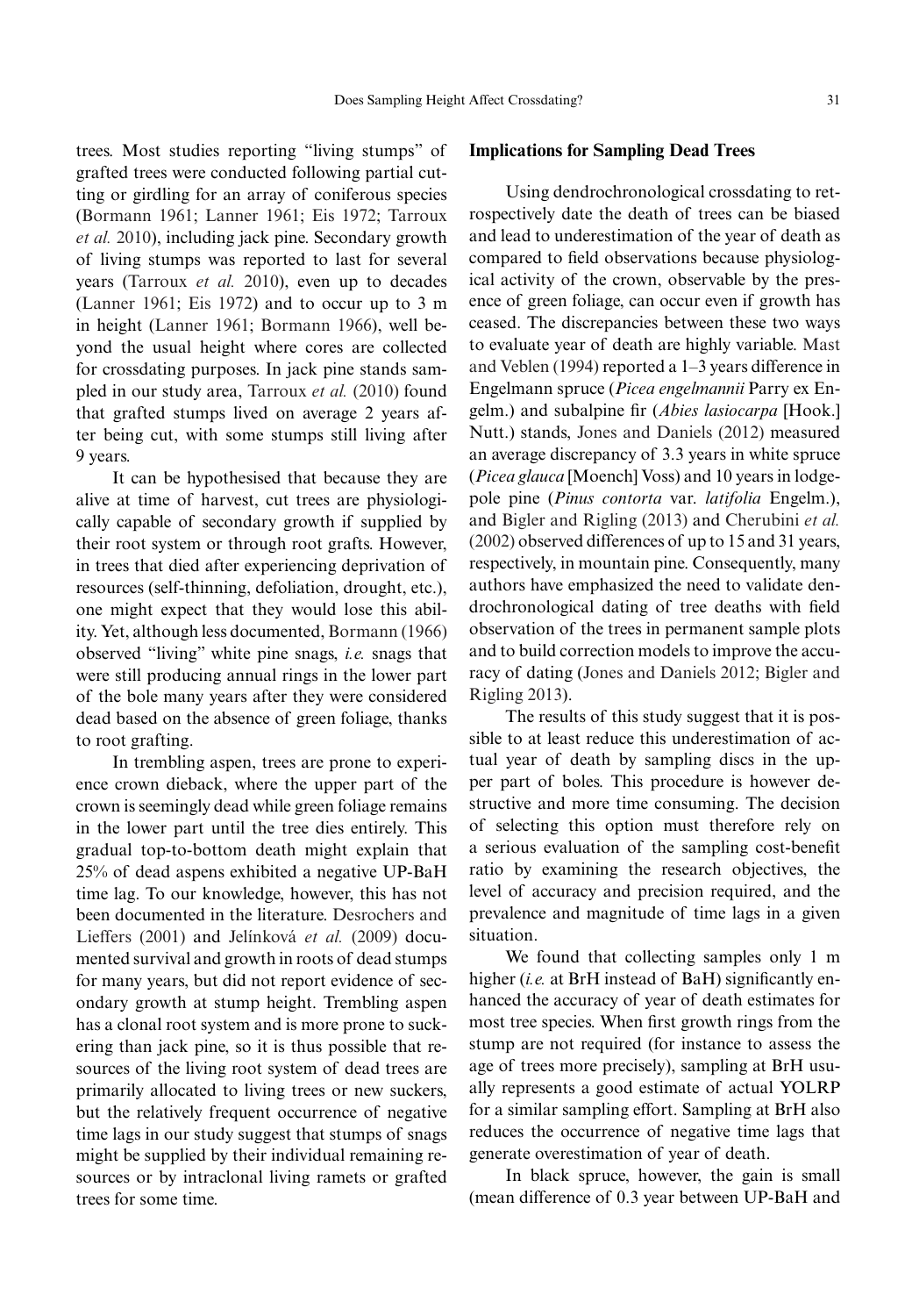<span id="page-8-0"></span>UP-BrH), but the mean time lag is still large (more than 4 years). Our results suggest that old individuals and trees that experience slow decline are the most likely to show longer time lags. In these cases, it would be most useful to collect discs in the upper part of the bole to ensure capture of the last ring produced. When there is some doubt, pre-sampling can be employed to devise an effective sampling procedure.

The results of this study underline the importance of understanding the dynamics of the stand to be sampled when selecting a sampling procedure to reconstruct temporal mortality patterns. Age of trees, growth preceding death, and, by extension, type of disturbance are all factors that may affect the probability to capture the last ring produced and the magnitude of time lags between sampling heights. Our results suggest that stands with great heterogeneity in these factors are probably more prone to include individuals showing large time lags. For example, first cohort, even-aged stands that experienced severe disturbances are probably less likely to display large time lags than old-growth, uneven-aged stands in which mortality is mostly attributable to stand-development processes such as competition and senescence.

## **ACKNOWLEDGMENTS**

We are deeply grateful to I. Béchard, A. Charaoui, S. Laurin-Lemay, D. Lesieur, C. Loiseau, and A. Roby for their assistance both in the field and in the laboratory. Special thanks are due to D. Charron, N. Fenton, A. Nappi, and M. Simard for information about the sites and to P. Cherubini for enlightening discussions. Thanks to three anonymous reviewers who provided helpful comments on earlier versions. This study was conducted with the financial support of the Natural Sciences and Engineering Research Council of Canada (NSERC) (Ph.D. scholarship to V.A. Angers, NSERC discovery grants to P. Drapeau and Y. Bergeron), the Fonds québécois de la recherche sur la nature et les technologies (FQRNT) (Ph.D. scholarship to V.A. Angers, grants to P. Drapeau and collaborators from the Actions Concertées–Fonds forestier program and the Équipe de recherche program), the NSERC–UQAT–UQAM Industrial Chair in Sustainable Forest Management (Ph.D. scholarships

to V.A. Angers, funding to P. Drapeau and Y. Bergeron), and the Lake Duparquet Research and Teaching Forest.

## **REFERENCES CITED**

- Aakala, T., T. Kuuluvainen, L. D. Grandpré, and S. Gauthier, 2007. Trees dying standing in the northeastern boreal oldgrowth forests of Quebec: Spatial patterns, rates, and temporal variation. *Canadian Journal of Forest Research* 37:50–61.
- Aakala, T., T. Kuuluvainen, S. Gauthier, and L. De Grandpré, 2008. Standing dead trees and their decay-class dynamics in the northeastern boreal old-growth forests of Quebec. *Forest Ecology and Management* 255:410–420.
- Aakala, T., T. Kuuluvainen, T. Wallenius, and H. Kauhanen, 2009. Contrasting patterns of tree mortality in late-successional *Picea abies* stands in two areas in northern Fennoscandia. *Journal of Vegetation Science* 20: 1016–1026.
- Amoroso, M. M., and L. D. Daniels, 2010. Cambial mortality in declining *Austrocedrus chilensis* forests: Implications for stand dynamics studies. *Canadian Journal of Forest Research* 40:885– 893.
- Angers, V.-A., P. Drapeau, and Y. Bergeron, 2010. Snag degradation pathways of four North American boreal tree species. *Forest Ecology and Management* 259:246–256.
- Angers, V. A., P. Drapeau, and Y. Bergeron, 2012a. Mineralization rates and factors influencing snag decay in four North American boreal tree species. *Canadian Journal of Forest Research* 42:157–166.
- Angers, V. A., P. Drapeau, and Y. Bergeron, 2012b. Morphological attributes and snag classification of four North American boreal tree species: Relationships with time since death and wood density. *Forest Ecology and Management* 263:138–147.
- Bergeron, Y., 2000. Species and stand dynamics in the mixed woods of Quebec's southern boreal forest. *Ecology* 81:1500– 1516.
- Bergeron, Y., and D. Charron, 1994. Postfire stand dynamics in a southern boreal forest (Québec): A dendroecological approach. *Ecoscience* 1:173–184.
- Bergeron, Y., S. Gauthier, M. Flannigan, and V. Kafka, 2004. Fire regimes at the transition between mixedwood and coniferous boreal forest in northwestern Quebec. *Ecology* 85:1916– 1932.
- Bescond, H., 2002. *Reconstitution de L'historique de L'exploitation Forestière sur le Territoire de la Forêt D'enseignement et de Recherche du lac Duparquet au cours du 20ème Siècle et Influence sur L'évolution des Peuplements Forestiers*. Master thesis, Université du Québec à Montréal (in French).
- Bigler, C., D. G. Gavin, C. Gunning, and T. T. Veblen, 2007. Drought induces lagged tree mortality in a subalpine forest in the Rocky Mountains. *Oikos* 116:1983–1994.
- Bigler, C., and A. Rigling, 2013. Precision and accuracy of treering-based death dates of mountain pines in the Swiss National Park. *Trees* 27:1703–1712.
- Bormann, F. H., 1961. Intraspecific root grafting and the survival of Eastern white pine stumps. *Forest Science* 7:247–254.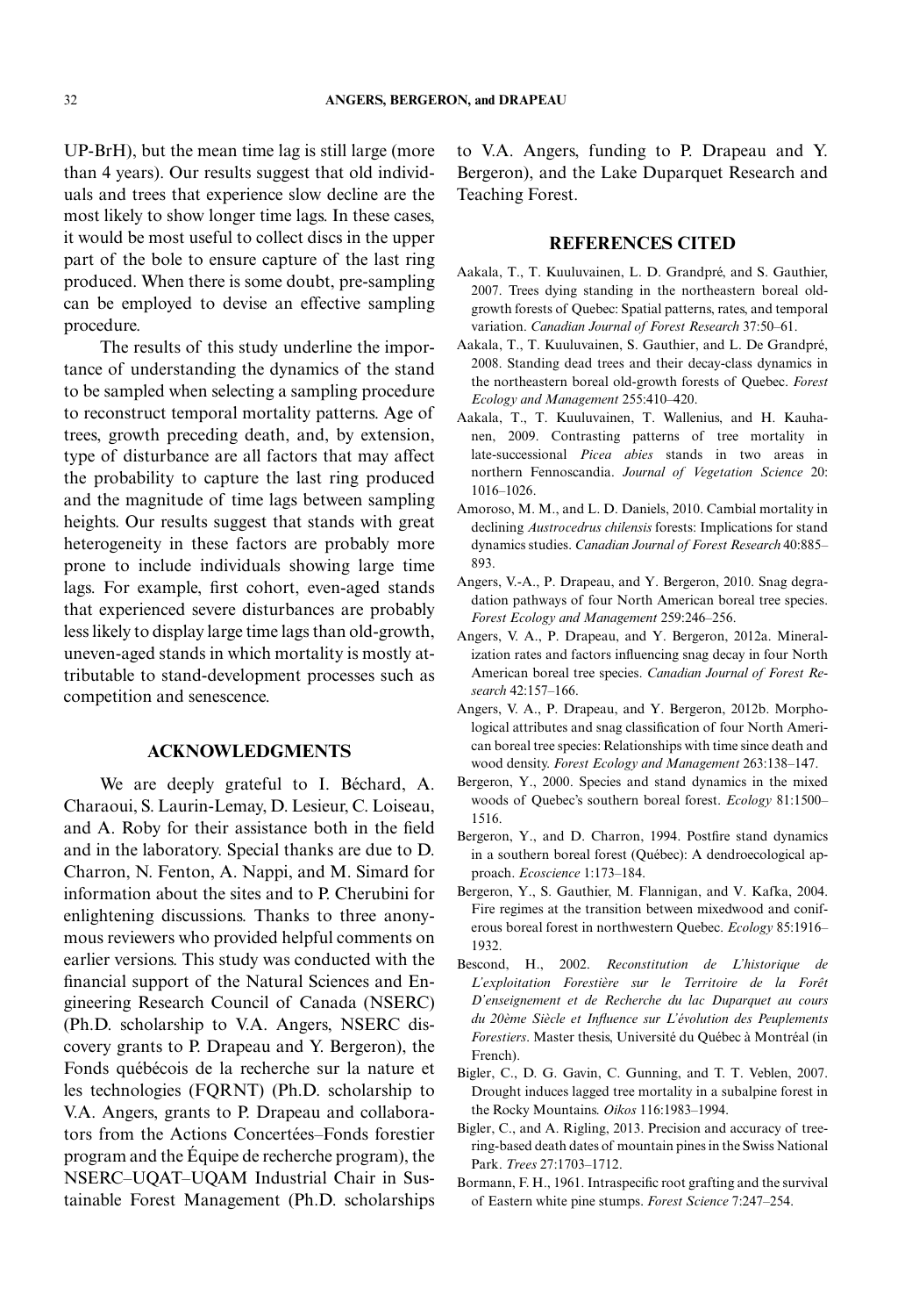- <span id="page-9-0"></span>Bormann, F. H., 1965. Changes in the growth pattern of white pine trees undergoing suppression. *Ecology* 46:269–277.
- Bormann, F. H., 1966. The structure, function, and ecological significance of root grafts in *Pinus strobus* L. *Ecological Monographs* 36:1–26.
- Bosch, O., and E. Gutiérrez, 1994. Canopy gaps in coniferous forests of the Pyrenees: Discrete versus continuous changes. In *Tree Rings, Environment and Humanity - Proceeding of the International Conference May 17–21, 1994*, edited by Dean, J. S., D. M. Meko and T. W. Swetnam, pp. 353–362. Radiocarbon, Tucson, Arizona.
- Cherubini, P., G. Fontana, D. Rigling, M. Dobbertin, P. Brang, and J. L. Innes, 2002. Tree-life history prior to death: Two fungal root pathogens affect tree-ring growth differently. *Journal of Ecology* 90:839–850.
- Daniels, L. D., J. Dobry, K. Klinka, and M. C. Feller, 1997. Determining year of death of logs and snags of *Thuja plicata* in southwestern coastal British Colombia. *Canadian Journal of Forest Research* 27:1132–1141.
- Dansereau, P.-R., and Y. Bergeron, 1993. Fire history in the southern boreal forest of northwestern Quebec. *Canadian Journal of Forest Research* 23:25–32.
- DesRochers, A., and V. J. Lieffers, 2001. The coarse-root system of mature *Populus tremuloides* in declining stands in Alberta, Canada. *Journal of Vegetation Science* 12:355–360.
- Dynesius, M., and B. G. Jonsson, 1991. Dating uprooted trees: comparison and application of eight methods in a boreal forest. *Canadian Journal of Forest Research* 21:655–665.
- Eis, S., 1972. Root grafts and their silvicultural implications. *Canadian Journal of Forest Research* 2:111–120.
- Holmes, R. L., 1983. Computer-assisted quality control in treering dating and measurement. *Tree-Ring Bulletin* 43:69–78.
- Jelínková, H., F. Tremblay, and A. DesRochers, 2009. Molecular and dendrochronological analysis of natural root grafting in *Populus tremuloides* (Salicaceae). *American Journal of Botany* 96:1500–1505.
- Johnson, E. A., and D. F. Greene, 1991. A method for studying dead bole dynamics in *Pinus contorta* var. *latifolia - Picea engelmannii* forests. *Journal of Vegetation Science* 2:523–530.
- Jones, E. L., and L. D. Daniels, 2012. Assessment of dendrochronological year-of-death estimates using permanent sample plot data. *Tree-Ring Research* 68:3–16.
- Kolishchuk, V. G., 1990. Dendroclimatological study of prostrate woody plants. In *Methods of dendrochronology: Applications in the Environmental Sciences*, edited by Cook, E. R., and L. A. Kairiukstis, pp. 51–55. Kluwer Academic Publishers, Dordrecht, Netherlands.
- Kozlowski, T. T., and S. G. Pallardy, 1997. *Physiology of Woody Plants, 2nd ed*. Academic Press, San Diego.
- Krause, C., F. Gionest, H. Morin, and D. A. MacLean, 2003. Temporal relations between defoliation caused by spruce budworm (*Choristoneura fumiferana* Clem.) and growth of balsam fir (*Abies balsamea* (L.) Mill.). *Dendrochronologia* 21:23–31.
- Krause, C., B. Luszczynski, H. Morin, S. Rossi, and P. Y. Plourde, 2012. Timing of growth reductions in black spruce stem and branches during the 1970s spruce budworm outbreak. *Canadian Journal of Forest Research* 42: 1220–1227.
- Lanner, R. M., 1961. Living stumps in the Sierra Nevada. *Ecology* 42:170–173.
- Lecomte, N., M. Simard, and Y. Bergeron, 2006. Effects of fire severity and initial tree composition on stand structural development in the coniferous boreal forest of northwestern Québec, Canada. *Ecoscience* 13:152–163.
- Lorimer, C. G., and L. E. Frelich, 1989. A methodology for estimating canopy disturbance frequency and intensity in dense temperate forests. *Canadian Journal of Forest Research* 19:651– 663.
- Lorimer, C. G., S. E. Dahir, and M. T. Singer, 1999. Frequency of partial and missing rings in *Acer saccharum* in relation to canopy position and growth rate. *Plant Ecology* 143:189–202.
- Mast, J. N., and T. T. Veblen, 1994. A dendrochronological method of studying tree mortality patterns. *Physical Geography* 15:529–542.
- Morin, H., 1994. Dynamics of balsam fir in relation to spruce budworm outbreaks in the boreal zone of Quebec. *Canadian Journal of Forest Research* 24:730–741.
- Morin, H., D. Laprise, and Y. Bergeron, 1993. Chronology of spruce budworm outbreaks near Lake Duparquet, Abitibi region, Quebec. *Canadian Journal of Forest Research* 23:1497– 1506.
- Novak, K., M. De Luis, K. Čufar, and J. Raventós, 2011. Frequency and variability of missing tree rings along the stems of *Pinus halepensis* and *Pinus pinea* from a semiarid site in SE Spain. *Journal of Arid Environments* 75:494–498.
- Oliver, C. D., and B. C. Larson, 1990. *Forest Stand Dynamics*. McGraw-Hill, New York.
- Pedersen, B. D., 1998. The role of stress in the mortality of midwestern oaks as indicated by growth prior to death. *Ecology* 79:79–93.
- Rinn, F., 1996. *TSAP Reference Manual*. Rinntech. http://www.rinntech.de.
- Robitaille, A., and J.-P. Saucier, 1998. *Paysages Régionaux du Québec Méridional*. Les publications du Québec, Ste-Foy, Qc., Canada.
- Rouvinen, S., T. Kuuluvainen, and J. Siitonen, 2002. Tree mortality in a *Pinus sylvestris* dominated boreal forest landscape in Vienansalo wilderness, eastern Fennoscandia. *Silva Fennica* 36:127–145.
- SAS Institute Inc., 2002. *SAS, Version 9.1*. SAS Institute Inc., Cary, North Carolina.
- Simard, M., and S. Payette, 2001. Black spruce decline triggered by spruce budworm at the southern limit of lichen woodland in eastern Canada. *Canadian Journal of Forest Research* 31:2160– 2172.
- Simard, M., N. Lecomte, Y. Bergeron, P.-Y. Bernier, and D. Paré, 2007. Forest productivity decline caused by successional paludification of boreal soils. *Ecological Applications* 17:1619–1637.
- Stan, A. B., T. B. Maertens, L. D. Daniels, and S. Zeglen, 2011. Reconstructing population dynamics of yellow-cedar in declining stands: Baseline information from tree rings. *Tree-Ring Research* 67:13–25.
- St-Denis, A., D. Kneeshaw, and Y. Bergeron, 2010. The role of gaps and tree regeneration in the transition from dense to open black spruce stands. *Forest Ecology and Management* 259:469– 476.